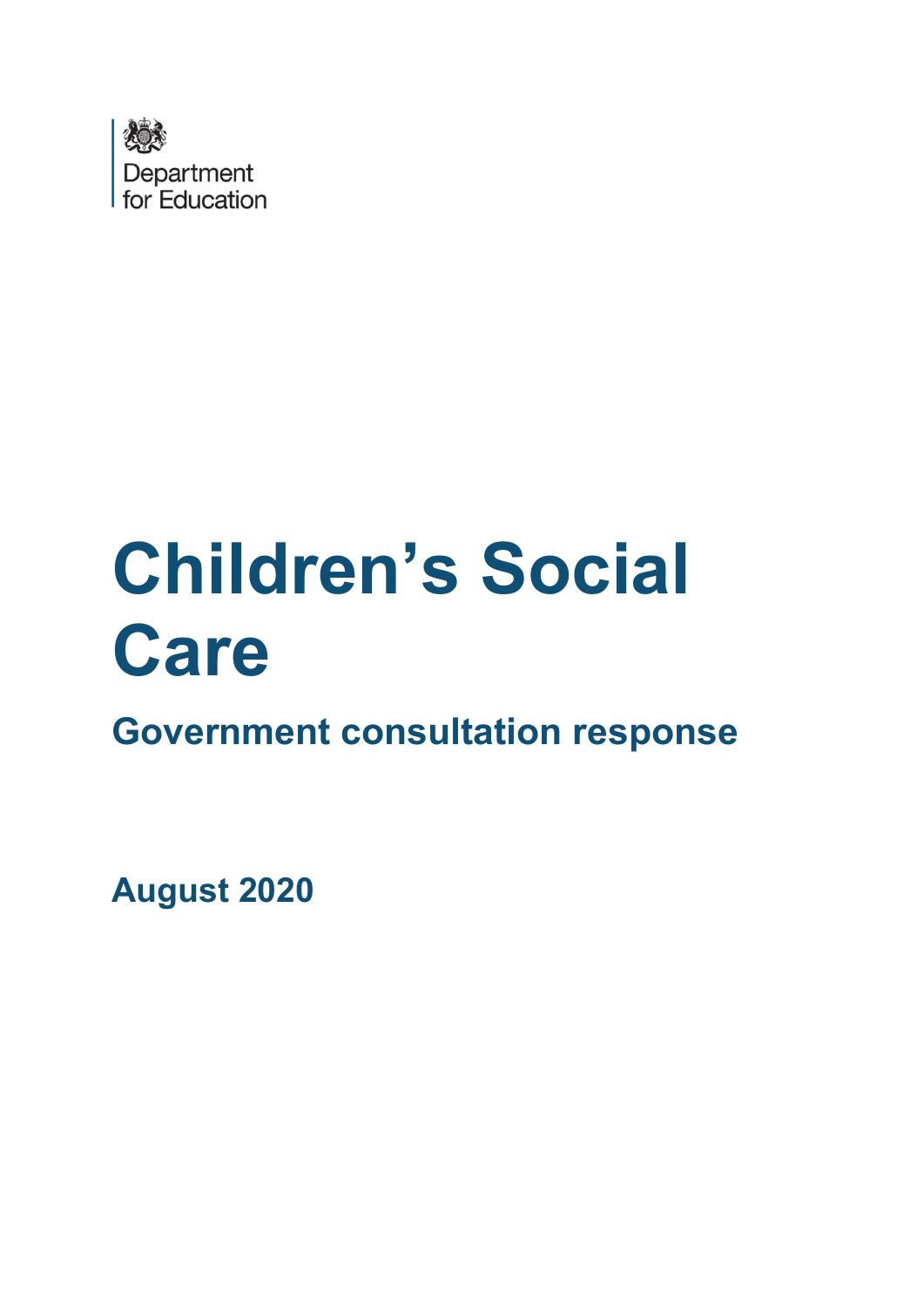# **Contents**

| Introduction                                                      | 3              |
|-------------------------------------------------------------------|----------------|
| Summary of responses received and the government's response       | $\overline{4}$ |
| Main findings from the consultation                               | $\overline{4}$ |
| Question analysis                                                 | 6              |
| Proposal 1: Medical reports                                       | 6              |
| Government response                                               | $\overline{7}$ |
| Proposal 2                                                        | $\overline{7}$ |
| Government response                                               | 10             |
| Proposal 3                                                        | 10             |
| Government response                                               | 11             |
| Proposal 4                                                        | 11             |
| Government response                                               | 12             |
| Proposal 5                                                        | 12             |
| <b>Government Response</b>                                        | 13             |
| Annex A: List of organisations that responded to the consultation | 14             |
| Annex B: Updated information on use of current flexibilities      | 16             |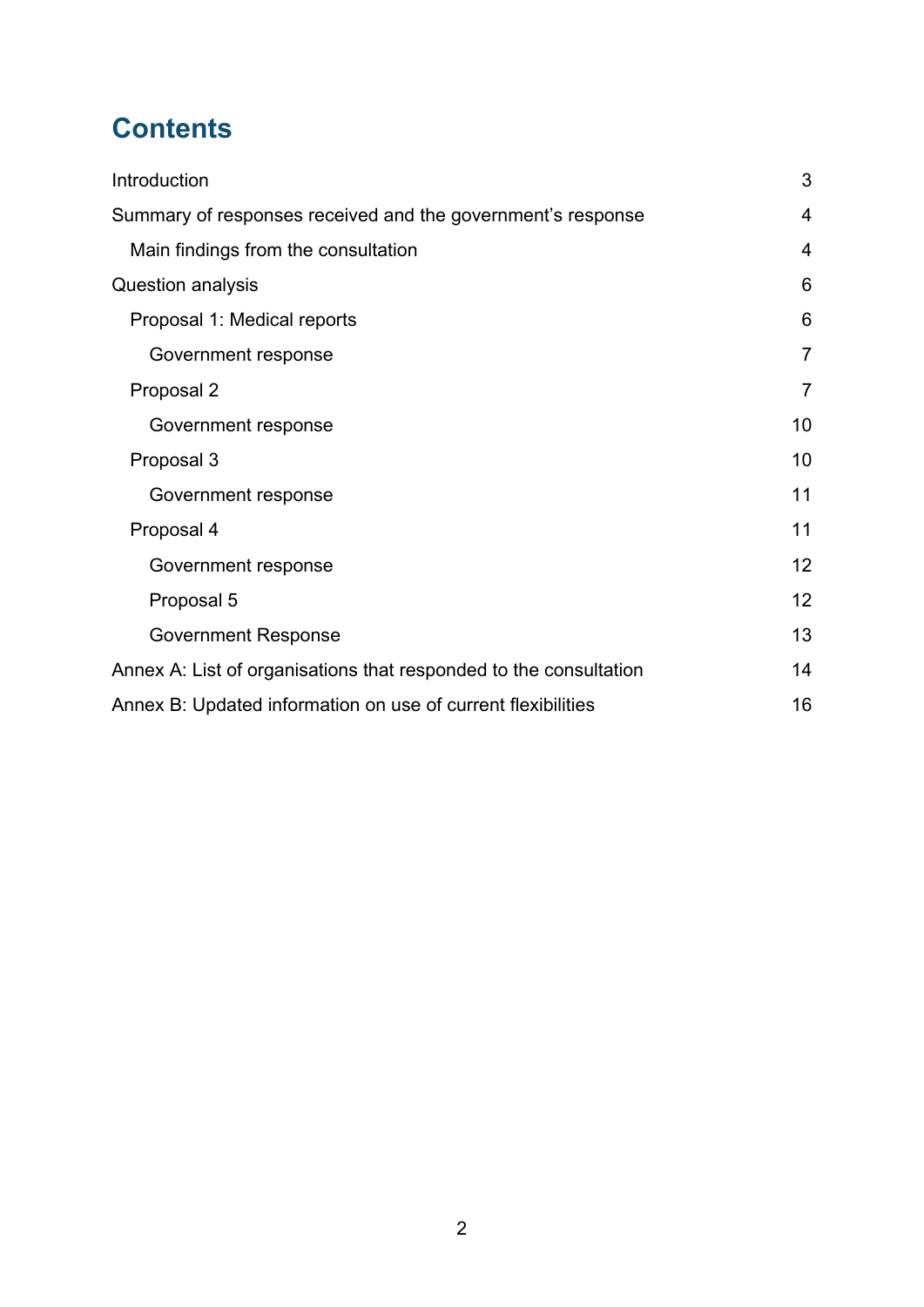# <span id="page-2-0"></span>**Introduction**

On 11 March 2020, the World Health Organisation (WHO) confirmed coronavirus (COVID-19) was a global pandemic. The UK Government has taken an unprecedented series of actions to address the pandemic across all parts of society including to support vulnerable children and families.

As part of its response to coronavirus (COVID-19) the Department for Education carefully considered flexibilities to support the effective delivery of children's social care services, whilst always ensuring children's safety remained paramount.

The Adoption and Children (Coronavirus) (Amendment) Regulations 2020 ("the 2020 Regulations") made temporary amendments to a set of 10 children's social care regulations and came into force on 24 April 2020. They provide for extra flexibility in some circumstances which may arise as a direct result of coronavirus (COVID-19) for example high levels of staff sickness. Local authority duties towards children which are contained within primary legislation remain unchanged. The temporary amendments which have been made do not reduce the responsibility that local authorities have towards protecting children from significant harm and protecting their welfare.

The 2020 Regulations will expire on 25 September 2020. We sought views on those regulations that the Government proposes should lapse and those that may be extended for continued use to 31 March 2021.

The consultation was available online at [gov.uk](https://www.gov.uk/government/consultations/changes-to-the-adoption-and-children-regulations-coronavirus-covid-19) between 16 July and 5 August 2020, in addition to this we held events and arranged discussion forums with children's charities and groups of looked after children and young people.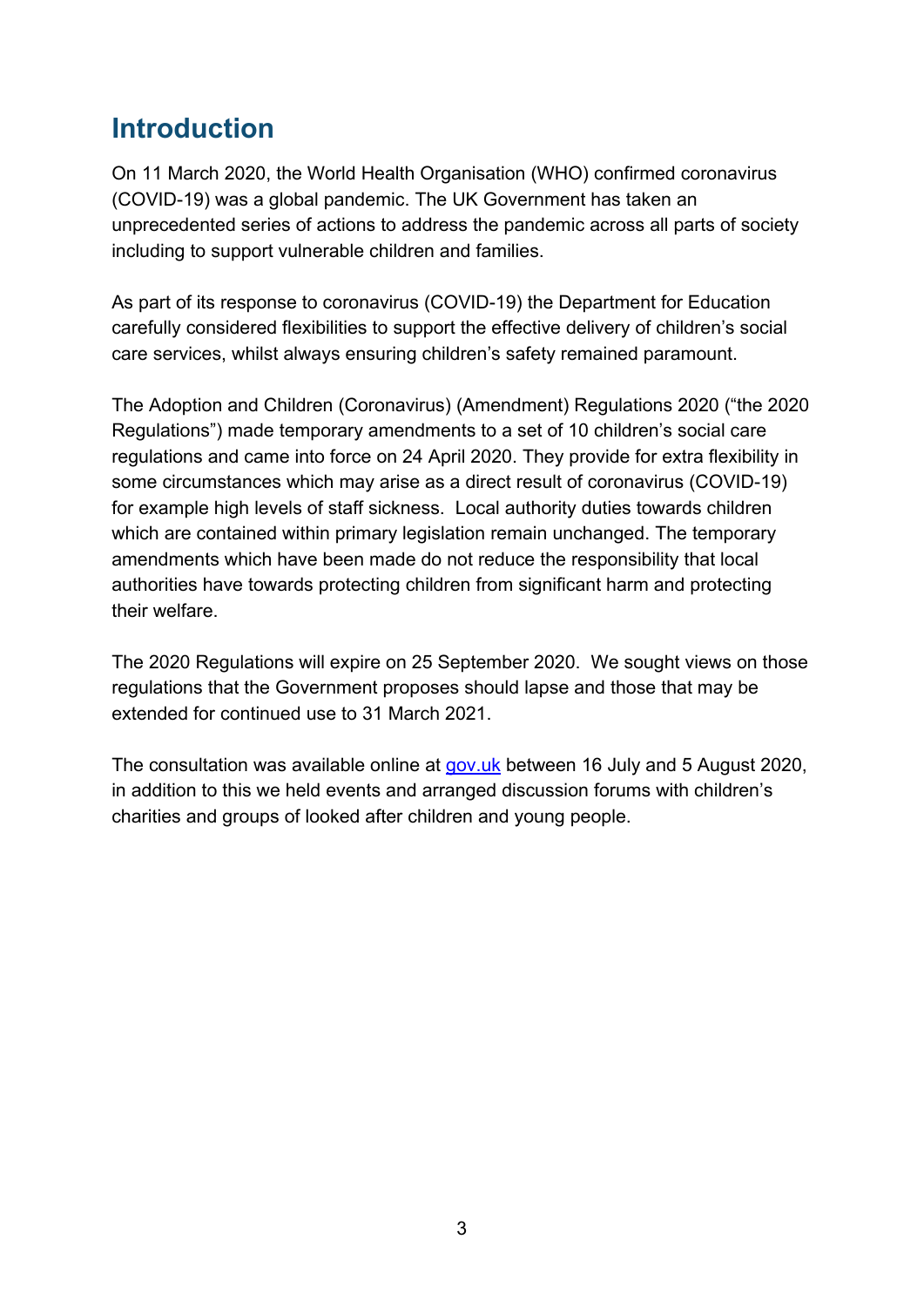# <span id="page-3-0"></span>**Summary of responses received and the government's response**

In total there were 189 responses, most of the responses were individuals who worked with or had contact with children in care (for example social workers, health professionals, adoption/fostering panel members).

|                    | Number of respondents | Percent of respondents |
|--------------------|-----------------------|------------------------|
| Individual         | 91                    | 48.15%                 |
| Local authority    | 37                    | 19.58%                 |
| Charity            | 25                    | 13.23%                 |
| Other organisation | 36                    | 19.05%                 |
| Not Answered       | 0                     | 0%                     |

In addition to the written responses received, we also discussed the proposals with a range of stakeholders, including several children's charities and groups of young people.

The consultation received a number of 'campaign responses', these are organised responses to influence the results of the consultation. All campaign responses were recorded as individual responses.

A list of organisations that responded to the consultation can be found at Annex A.

## <span id="page-3-1"></span>**Main findings from the consultation**

A majority of responses were in favour of each of the proposals to extend individual regulations on medical reports, virtual visits, and the continued suspension of the regular cycle of Ofsted inspections of children's services providers. The majority of responses also agreed that all other temporary flexibilities introduced in April 2020 should lapse and the need to introduce additional safeguards.

Consultees offered a range of opinions and many agreed the flexibilities were required to manage the initial stages of coronavirus (COVID-19). Local authorities commented the flexibilities had been rarely applied and only with management oversight and they should be trusted to use flexibilities in a proportionate, riskassessed way to meet the needs of children, young people, and families. Some suggested all flexibilities should be extended to allow for waves of coronavirus (COVID-19) and in particular were concerned about the predicted rise in cases in autumn, whilst others felt that services would be back to normal by September and that the flexibilities would no longer be needed.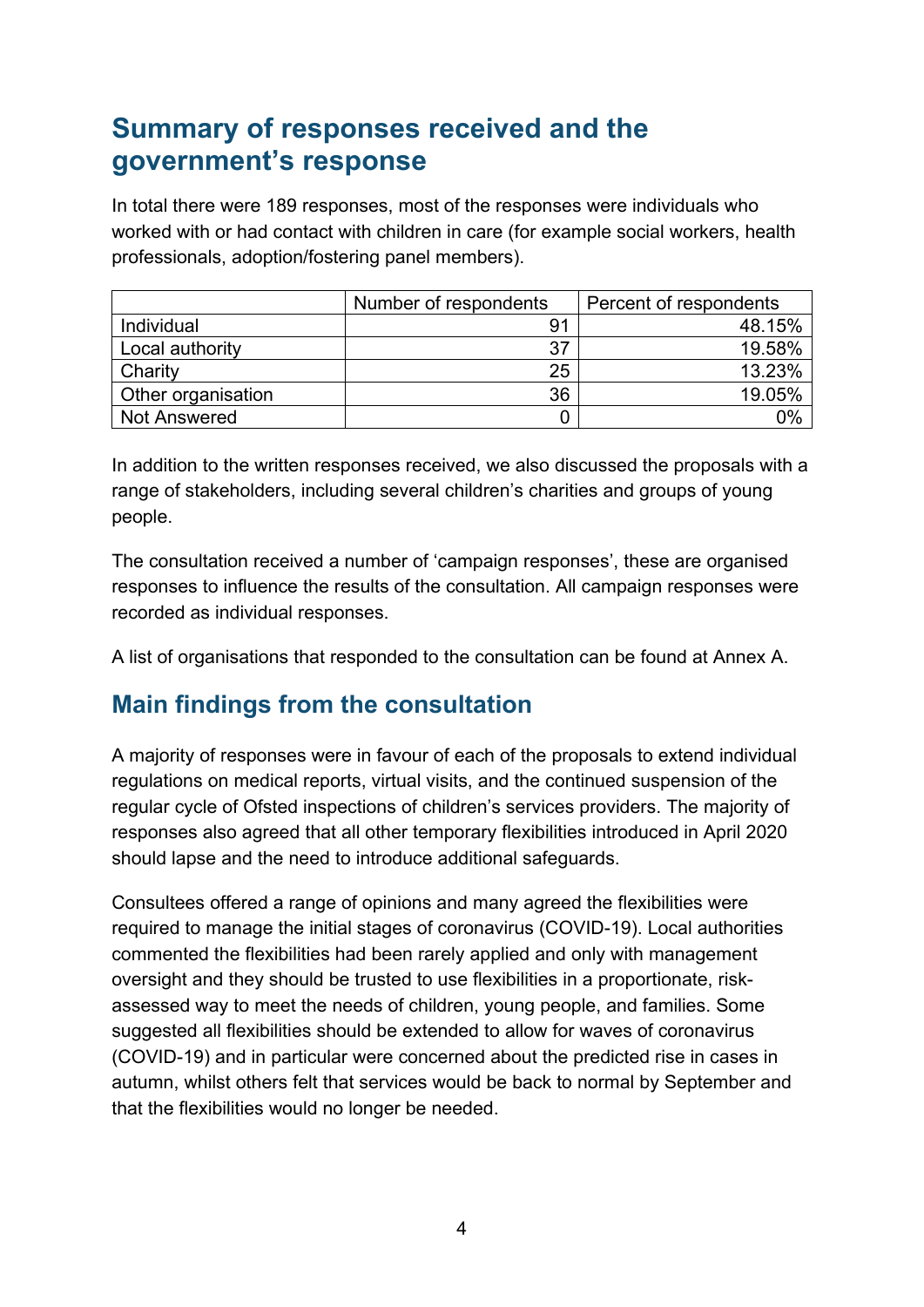However, many consultees also raised concerns in the way the regulations were introduced, and many felt the regulations should not be extended and should be revoked immediately.

On the basis of responses to the consultation the Government has decided to continue with plans to allow the majority of regulations to lapse on 25 September, save those specifically set out in this document, on medical assessments, virtual visits and Ofsted inspections.

The Government has no plans to extend the regulations beyond March 2021.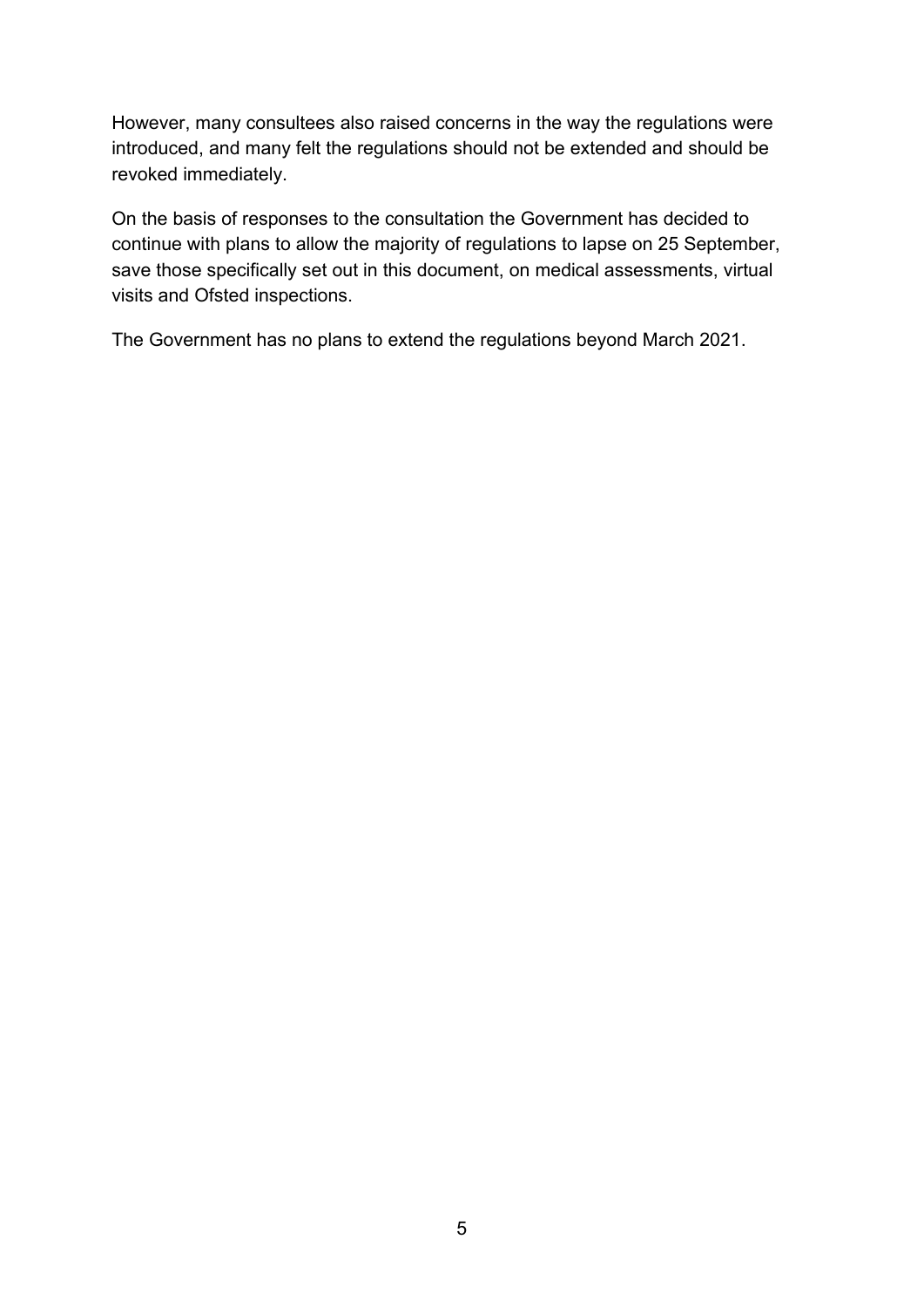# <span id="page-5-0"></span>**Question analysis**

## <span id="page-5-1"></span>**Proposal 1: Medical reports**

The National Health Service still faces significant challenges as we enter a period of recovery. We proposed to amend the time frame in which medical information needs to be provided during the fostering and adoption assessment processes. This would not remove the requirement for medical information to be provided but would provide additional time during the process for these.

## **Do you agree we should extend relevant parts of the regulations to allow the approval process for adopters and foster carers to progress to the next stage, for example if there are delays in receiving medical reports?**

|                                         |                    | Agree                 |                   | Disagree              |                   | Neither agree nor disagree |
|-----------------------------------------|--------------------|-----------------------|-------------------|-----------------------|-------------------|----------------------------|
|                                         | Total              |                       | Total             |                       | Total             |                            |
| Regulation                              | number of          | Percent of            | number of         | Percent of            | number of         | Percent of                 |
| <b>Adoption Agencies</b>                | respondents<br>131 | respondents<br>69.31% | respondents<br>33 | respondents<br>17.46% | respondents<br>25 | respondents<br>13.23%      |
| Regulations 2005 -                      |                    |                       |                   |                       |                   |                            |
| Regulation 26(b)                        |                    |                       |                   |                       |                   |                            |
| and $(e)$ - Other                       |                    |                       |                   |                       |                   |                            |
| pre-assessment<br>information           |                    |                       |                   |                       |                   |                            |
| <b>Adoption Agencies</b>                | 128                | 67.72%                | 36                | 19.05%                | 25                | 13.23%                     |
| Regulations 2005 -                      |                    |                       |                   |                       |                   |                            |
| Regulation 27(1A)                       |                    |                       |                   |                       |                   |                            |
| - pre-assessment<br>decision            |                    |                       |                   |                       |                   |                            |
| <b>Adoption Agencies</b>                | 114                | 60.32%                | 45                | 23.81%                | 30                | 15.87%                     |
| Regulations 2005 -                      |                    |                       |                   |                       |                   |                            |
| Regulation                              |                    |                       |                   |                       |                   |                            |
| $30B(1A) -$                             |                    |                       |                   |                       |                   |                            |
| Adoption agency<br>decision and         |                    |                       |                   |                       |                   |                            |
| notification                            |                    |                       |                   |                       |                   |                            |
| <b>Adoption Agencies</b>                | 113                | 59.79%                | 45                | 23.81%                | 31                | 16.40%                     |
| Regulations 2005 -                      |                    |                       |                   |                       |                   |                            |
| Regulation 30B (5)<br>and 5A - Adoption |                    |                       |                   |                       |                   |                            |
| agency decision                         |                    |                       |                   |                       |                   |                            |
| and notification                        |                    |                       |                   |                       |                   |                            |
| <b>Fostering Services</b>               | 113                | 59.79%                | 42                | 22.22%                | 34                | 17.99%                     |
| (England)                               |                    |                       |                   |                       |                   |                            |
| Regulations 2011-<br>Regulation 26      |                    |                       |                   |                       |                   |                            |
| (2A)- assessment                        |                    |                       |                   |                       |                   |                            |
| of prospective                          |                    |                       |                   |                       |                   |                            |
| foster parents                          |                    |                       |                   |                       |                   |                            |

The majority of responses supported the proposal. Respondents who agreed felt the proposal was, "entirely appropriate in the circumstances" reflecting continuing "significant challenges in prospective adopters being able to access GP surgeries to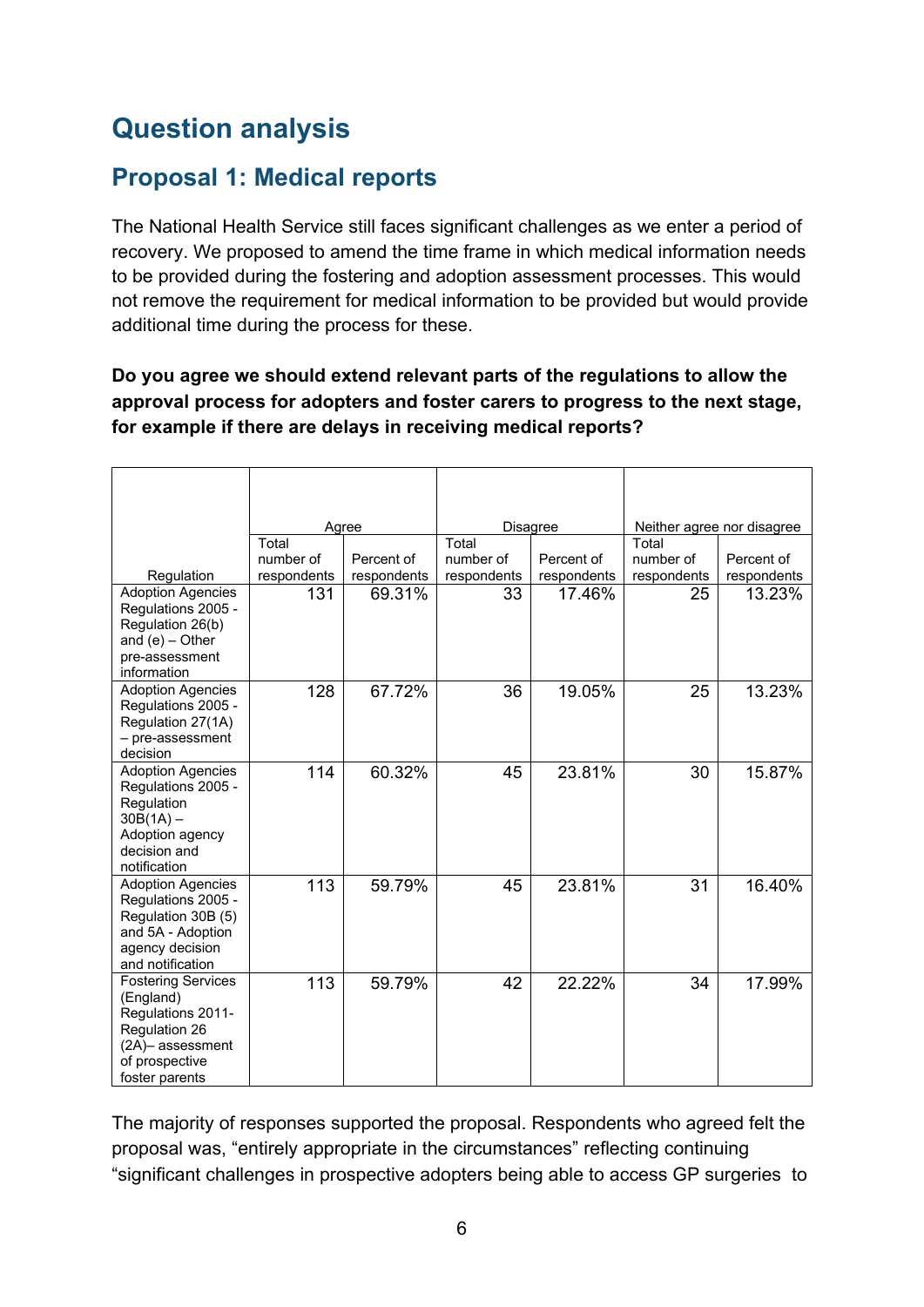complete medicals" and it would be in the, "child's best interest to be placed with a suitable adoptive parent or foster carer as soon as possible". A response from an adopter who had been through the process prior and during the pandemic, noted that "the adapted process was still thorough and adequate to assess suitability as fosterers/adopters". Many campaign responses suggested the regulation should state this flexibility could only be used for coronavirus (COVID-19) purposes only.

Respondents who disagreed felt that the health service was back to normal and that, "the situation has stabilised in primary care and that the rapid development of remote GP consultations means that these health assessments can now be completed in a timely manner". Many of the respondents that disagreed felt decisions should only be made once all information had been gathered otherwise placements had the potential for breakdown. There was a misunderstanding from some that decisions would be made without medical information but as we made clear in the original consultation, medical information still must be provided before any decisions are made.

Many consultees commented that potential foster carers/adopters could complete a self-assessment form initially with a GP completing an assessment at a later date, but some noted individuals may have unknown medical issues which would not be identified through a self-assessment. Some respondents also suggested their experience has been GPs do not consider the assessments to be of importance and the department should impress upon health professionals the urgency of assessments.

#### <span id="page-6-0"></span>**Government response**

The Government will extend the regulations to March 2021. The Government recognises that the medical report forms an important part of the decision-making process. Whilst the temporary flexibility will allow the report to be received at a later stage it will still need to have been received and considered before final decisions are made. We have considered whether it is possible to include a requirement that the flexibility should only be used where the delay specifically relates to coronavirus (COVID-19), however we believe this would be difficult for agencies to determine and may create an additional burden for already stretched medical services.

## <span id="page-6-1"></span>**Proposal 2**

We must be able to keep essential services operating in any local intervention areas to contain the spread of the virus, and in cases where households are being required to self-isolate due to a case, or suspected case, of coronavirus (COVID-19), or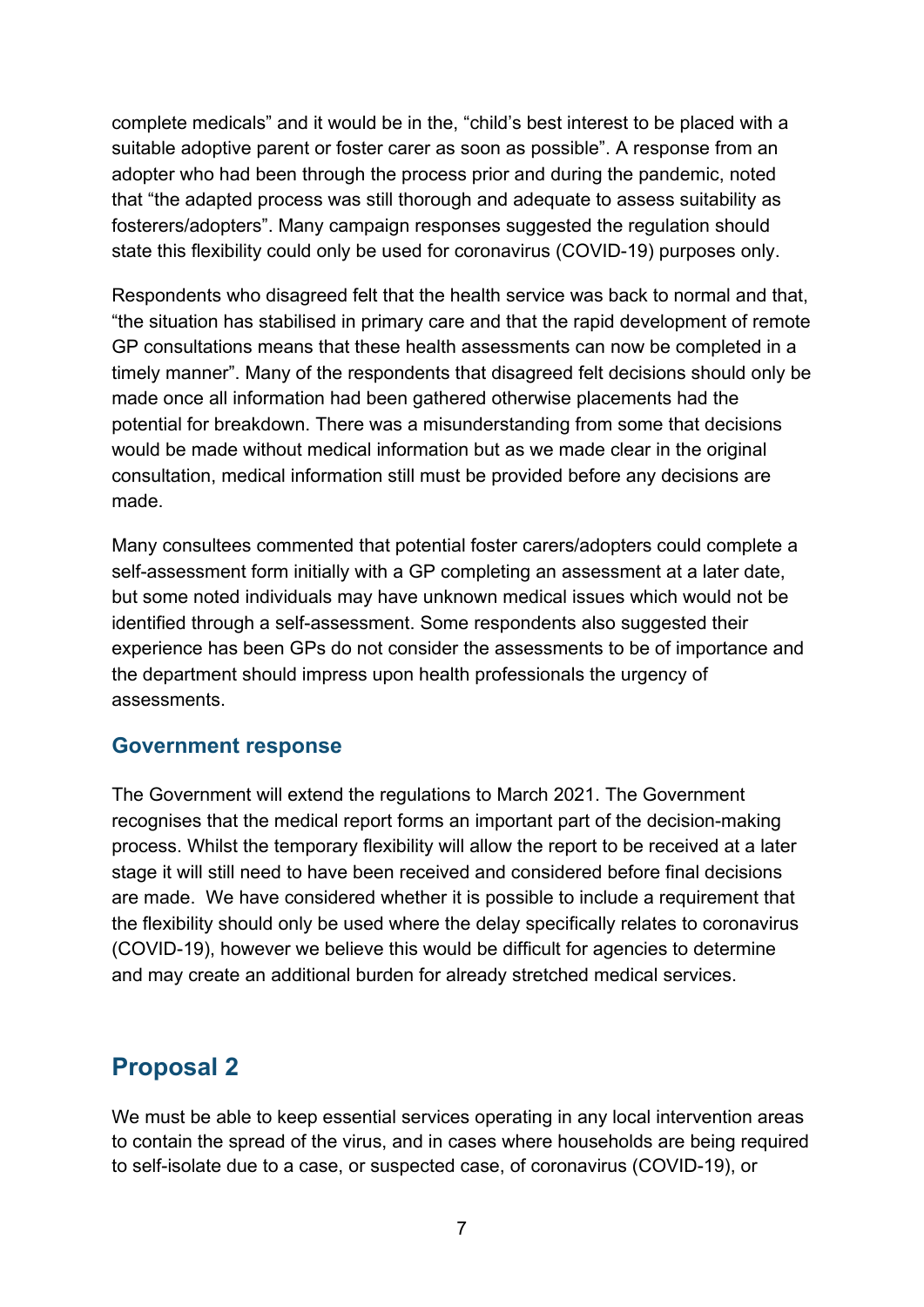contact with someone who has tested positive for coronavirus (COVID-19), in line with medical advice from the NHS test and trace service. Therefore, we propose to continue to enable contact in these situations to happen virtually, and only where a face to face visit is not practicable.

#### **Do you agree we should extend the relevant parts of regulations to allow virtual contact/visits where a face to face visit is not possible?**

| Disagree<br>Agree<br>Neither agree nor disagree<br>Percent of<br>Total<br>Percent of<br>Total<br>Percent of<br>Total<br>number of<br>respondents<br>number of<br>respondents<br>number of<br>respondents<br>respondents<br>respondents<br>respondents<br>Regulation<br>Virtual visits -<br>125<br>66.14%<br>23<br>12.17%<br>41<br>21.69%<br>Residential<br><b>Family Centre</b><br>Regulations<br>2002.<br>Regulation 25<br>(4A) - Visits by<br>registered<br>provider<br>Virtual visits -<br>71.43%<br>135<br>34<br>17.99%<br>10.58%<br>20<br>Care planning, |
|---------------------------------------------------------------------------------------------------------------------------------------------------------------------------------------------------------------------------------------------------------------------------------------------------------------------------------------------------------------------------------------------------------------------------------------------------------------------------------------------------------------------------------------------------------------|
|                                                                                                                                                                                                                                                                                                                                                                                                                                                                                                                                                               |
|                                                                                                                                                                                                                                                                                                                                                                                                                                                                                                                                                               |
|                                                                                                                                                                                                                                                                                                                                                                                                                                                                                                                                                               |
|                                                                                                                                                                                                                                                                                                                                                                                                                                                                                                                                                               |
|                                                                                                                                                                                                                                                                                                                                                                                                                                                                                                                                                               |
|                                                                                                                                                                                                                                                                                                                                                                                                                                                                                                                                                               |
|                                                                                                                                                                                                                                                                                                                                                                                                                                                                                                                                                               |
|                                                                                                                                                                                                                                                                                                                                                                                                                                                                                                                                                               |
|                                                                                                                                                                                                                                                                                                                                                                                                                                                                                                                                                               |
|                                                                                                                                                                                                                                                                                                                                                                                                                                                                                                                                                               |
|                                                                                                                                                                                                                                                                                                                                                                                                                                                                                                                                                               |
|                                                                                                                                                                                                                                                                                                                                                                                                                                                                                                                                                               |
|                                                                                                                                                                                                                                                                                                                                                                                                                                                                                                                                                               |
|                                                                                                                                                                                                                                                                                                                                                                                                                                                                                                                                                               |
|                                                                                                                                                                                                                                                                                                                                                                                                                                                                                                                                                               |
| Placement and                                                                                                                                                                                                                                                                                                                                                                                                                                                                                                                                                 |
| Case Review                                                                                                                                                                                                                                                                                                                                                                                                                                                                                                                                                   |
| (England)                                                                                                                                                                                                                                                                                                                                                                                                                                                                                                                                                     |
| Regulations                                                                                                                                                                                                                                                                                                                                                                                                                                                                                                                                                   |
| 2010.                                                                                                                                                                                                                                                                                                                                                                                                                                                                                                                                                         |
| Regulation                                                                                                                                                                                                                                                                                                                                                                                                                                                                                                                                                    |
| $28(1A) -$                                                                                                                                                                                                                                                                                                                                                                                                                                                                                                                                                    |
| Frequency of<br>visits                                                                                                                                                                                                                                                                                                                                                                                                                                                                                                                                        |
| Virtual visits -<br>128<br>67.72%<br>15.34%<br>29<br>32<br>16.93%                                                                                                                                                                                                                                                                                                                                                                                                                                                                                             |
| Care planning,                                                                                                                                                                                                                                                                                                                                                                                                                                                                                                                                                |
| Placement and                                                                                                                                                                                                                                                                                                                                                                                                                                                                                                                                                 |
| Case Review                                                                                                                                                                                                                                                                                                                                                                                                                                                                                                                                                   |
| (England)                                                                                                                                                                                                                                                                                                                                                                                                                                                                                                                                                     |
| Regulations                                                                                                                                                                                                                                                                                                                                                                                                                                                                                                                                                   |
| $2010 -$                                                                                                                                                                                                                                                                                                                                                                                                                                                                                                                                                      |
| Regulation 48                                                                                                                                                                                                                                                                                                                                                                                                                                                                                                                                                 |
| $(3)$ (e) -                                                                                                                                                                                                                                                                                                                                                                                                                                                                                                                                                   |
| Application of<br>these                                                                                                                                                                                                                                                                                                                                                                                                                                                                                                                                       |
| Regulations with                                                                                                                                                                                                                                                                                                                                                                                                                                                                                                                                              |
| modifications to                                                                                                                                                                                                                                                                                                                                                                                                                                                                                                                                              |
| short breaks                                                                                                                                                                                                                                                                                                                                                                                                                                                                                                                                                  |
| Virtual visits -<br>13.76%<br>125<br>66.14%<br>26<br>38<br>20.11%                                                                                                                                                                                                                                                                                                                                                                                                                                                                                             |
| Children's                                                                                                                                                                                                                                                                                                                                                                                                                                                                                                                                                    |
| Homes                                                                                                                                                                                                                                                                                                                                                                                                                                                                                                                                                         |
| (England)                                                                                                                                                                                                                                                                                                                                                                                                                                                                                                                                                     |
| Regulations                                                                                                                                                                                                                                                                                                                                                                                                                                                                                                                                                   |
| $2015 -$                                                                                                                                                                                                                                                                                                                                                                                                                                                                                                                                                      |
| Regulation 22(1)                                                                                                                                                                                                                                                                                                                                                                                                                                                                                                                                              |
| - Contact and<br>access to                                                                                                                                                                                                                                                                                                                                                                                                                                                                                                                                    |
| communications                                                                                                                                                                                                                                                                                                                                                                                                                                                                                                                                                |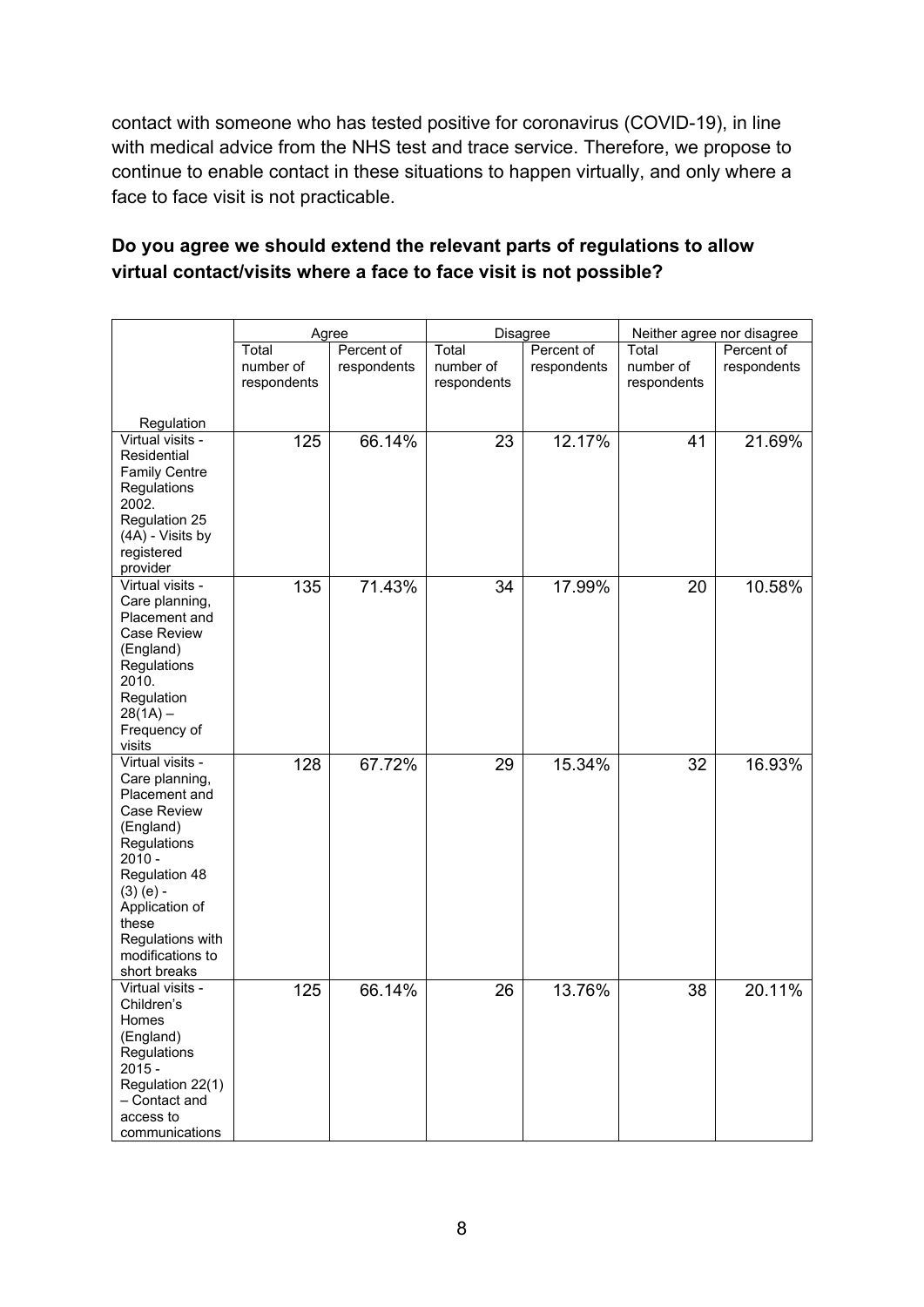The majority of responses supported the proposal. Respondents who agreed felt it was only appropriate in cases, or suspected cases of coronavirus (COVID-19) and face to face visits should recommence as soon as possible. Those who disagreed with the proposal, also commented that the flexibility should only be used in cases. or suspected cases of coronavirus (COVID-19).

The Association of Directors of Children's Services noted, "the ability to use hybrid approaches meant LAs were able to increase the frequency of visits/contact at a time when most children weren't being seen in school". Many responses suggested a 'hybrid' model in the future where virtual visits and face to face were allowed as they felt some young people responded much more positively to virtual contact and were better engaged with services. Barnardo's suggested training and best practise guidance on the use of virtual visits for professionals should be provided.

The Department sought the views of children and young people in relation to the proposal to extend the regulations on virtual visits; children from four local authorities gave their views. There was a mixture of responses, ranging from preferring virtual visits, to viewing them positively but acknowledging barriers and limitations to this type of contact. Several shared that they were grateful to have been able to have virtual contact during this time but that they prefer face to face contact and hope to be able to resume that when it is safe to do so. None of the children or young people shared that they did not want virtual visits to continue and moving forward most would like a mixture of both virtual and face to face contact.

Some of the benefits that were shared by children and young people in relation to virtual visits included feeling more settled due to not having social workers coming in and out of the home, being able to communicate one on one with the social worker, having more regular contact and feeling more confident and at ease during the virtual visit. One young person shared that, "my social worker has video-called me a lot during lockdown. We even made cakes together via Microsoft Teams". In one local authority, young people reported that they feel more confident now in contacting their social workers as they felt they were readily available during the lockdown and that they had friendly and meaningful conversations.

The barriers and limitations mentioned in relation to virtual visits included disruptions due to connection issues, shorter virtual visits with issues not always being picked up properly, visits feeling less personal than talking face to face and less private due to staff being at home and the children and young people getting distracted or feeling disengaged. Several children and young people shared that they thought there are circumstances where face to face contact is important and more effective, for example when important news needs to be shared or behaviours need to be observed in person and for review meetings, especially if there are language barriers.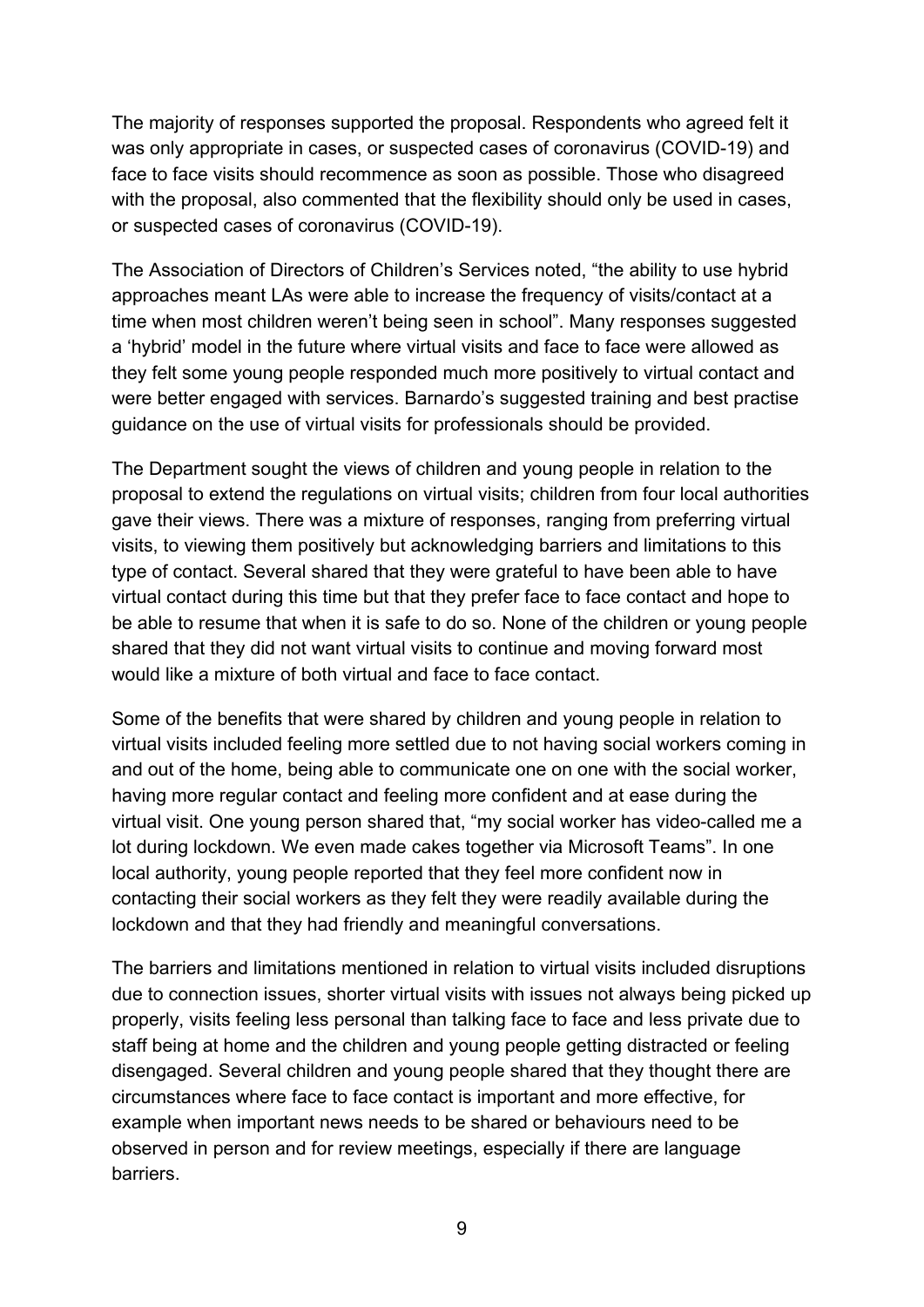## <span id="page-9-0"></span>**Government response**

The Government will extend the regulations to March 2021. The Government recognises that visits by social workers to looked after children provide important opportunities to consider children and young people's safety and wellbeing and that virtual visits may not always provide the best conditions. As such we are clear that visits should happen, whenever possible, face to face. The regulations will explicitly provide that virtual visits should only happen when face to face visits would be contrary to public health advice, or where face to face visits would otherwise not be reasonably practicable as a result of coronavirus (COVID-19). The Government also recognises the importance of ensuring that social workers are well equipped to use virtual visits effectively and intends to work with sector organisations to disseminate guidance.

## <span id="page-9-1"></span>**Proposal 3**

As announced on 6 July 2020, Ofsted are planning to carry out a phased return to routine inspections. This will include risk-based assurance visits to children's social care settings, based on the previous inspection judgement, the amount of time since a setting was last inspected and other information Ofsted hold about the setting. These assurance visits will occur between September 2020 and March 2021. At this point full graded inspections will recommence.

We therefore proposed to continue the suspension of the regulation that sets out the minimum number of Ofsted inspections required in various settings until 31 March 2021.

## **Do you agree we should extend the regulation regarding frequency of inspections?**

|                            | Total number of respondents   Percent of respondents |        |
|----------------------------|------------------------------------------------------|--------|
| Agree                      | 104                                                  | 55.03% |
| Disagree                   | 61                                                   | 32.28% |
| Neither agree nor disagree | 24                                                   | 12.70% |
| Not Answered               |                                                      | 0%     |

The majority agreed to extend this regulation. Respondents that agreed felt the, "proposal is sensible and will enable the maximum number of children's homes to be inspected within this period as possible" and that inspections should consider the recent situation. Many cautiously agreed as they felt 'catching up' inspections would be an inefficient use of resources. Some agreed but felt that Ofsted should prioritise local authorities that 'require improvement', however this was a misunderstanding as the proposed regulations only relate to social care settings.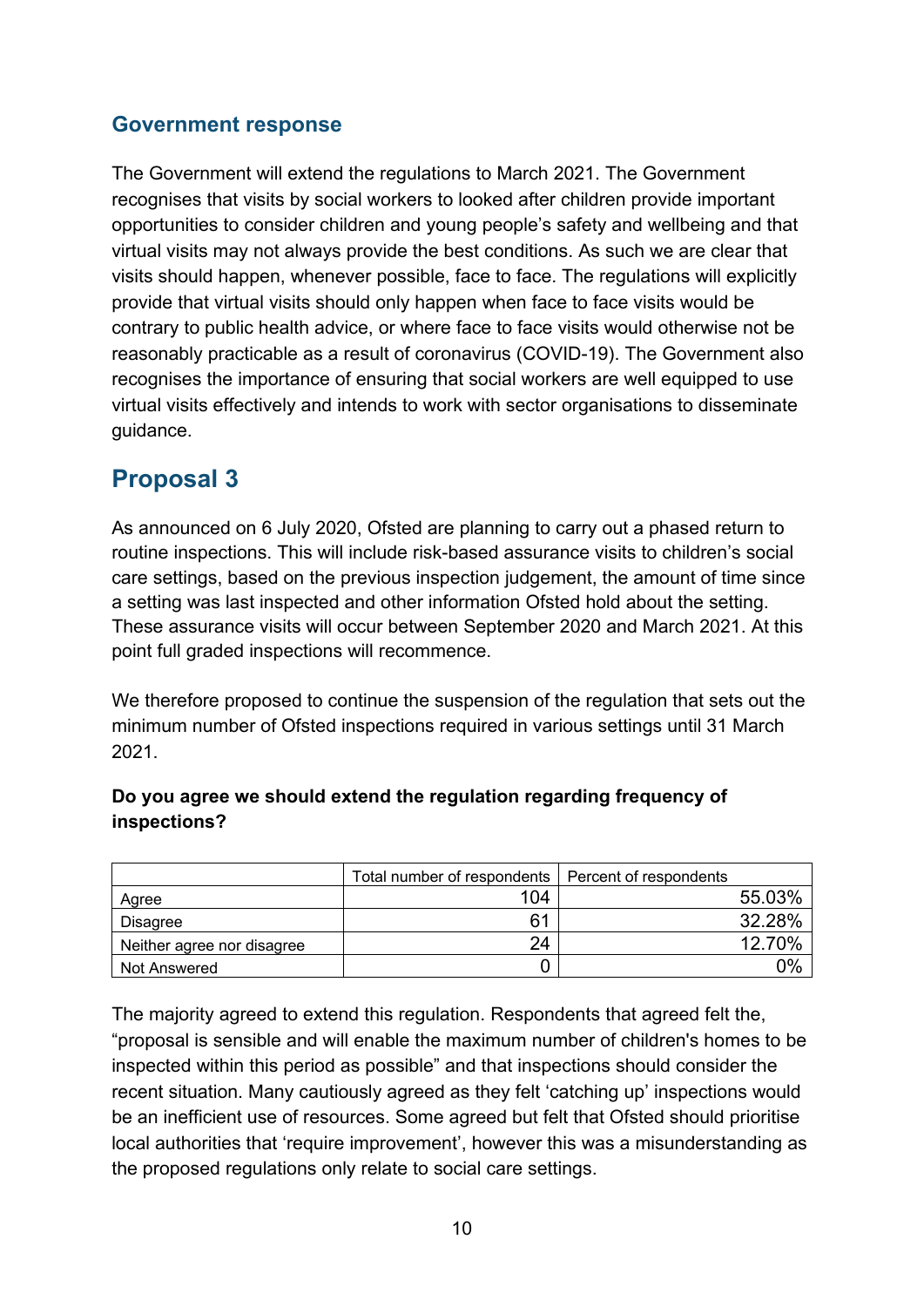Respondents that disagreed felt the gap between inspections would be too long and inspections highlighted safeguarding issues. Some suggested Ofsted should be carrying out more inspections in the pandemic. Approximately half of those who disagreed were campaign responses and many cited the same reason, 'inspections of all settings and services is critical and essential component of safeguarding'.

#### <span id="page-10-0"></span>**Government response**

The Government will extend the regulation to March 2021. The Government agrees that inspection is a vital tool in ensuring that children are effectively safeguarded but believe it is impractical for the cycle of inspections to resume immediately. Ofsted's proposals will mean that a greater number of providers will be visited than would otherwise be possible.

If we did not extend this regulation some children's homes would need to be inspected twice in the remaining six months of the inspection year, rather than allowing Ofsted to direct their resources towards providing assurance about those settings that they are currently concerned about or that have not been inspected for some time. This could also prevent Ofsted from being able to return more frequently to providers where serious or widespread concerns are identified.

Ofsted continues to have the ability to the ability to inspect any regulated social care provider where they have concerns about practice.

Ofsted has published [guidance](https://www.gov.uk/government/collections/social-care-common-inspection-framework-sccif) on its plans for assurance visits.

## <span id="page-10-1"></span>**Proposal 4**

#### **Do you agree we should allow all of the other regulations to expire on 25 September?**

|                            | Number of respondents   Percent of respondents |        |
|----------------------------|------------------------------------------------|--------|
| Agree                      | 114                                            | 60.32% |
| Disagree                   | 54                                             | 28.57% |
| Neither agree nor disagree | 21                                             | 11.11% |
| Not Answered               |                                                | 0%     |

The majority of respondents agree with the proposal to allow the regulations (with exception of those listed above) expire. Most campaign responses we received via email stated that they either agreed or disagreed but commented that they would like the regulations to expire immediately (rather than responding 'neither agree or disagree' and offering a comment). Those who clearly agreed with the proposal felt, "the legislation which was the right thing to do in the context of considerable uncertainty about the challenges that we could face from Covid". Many respondents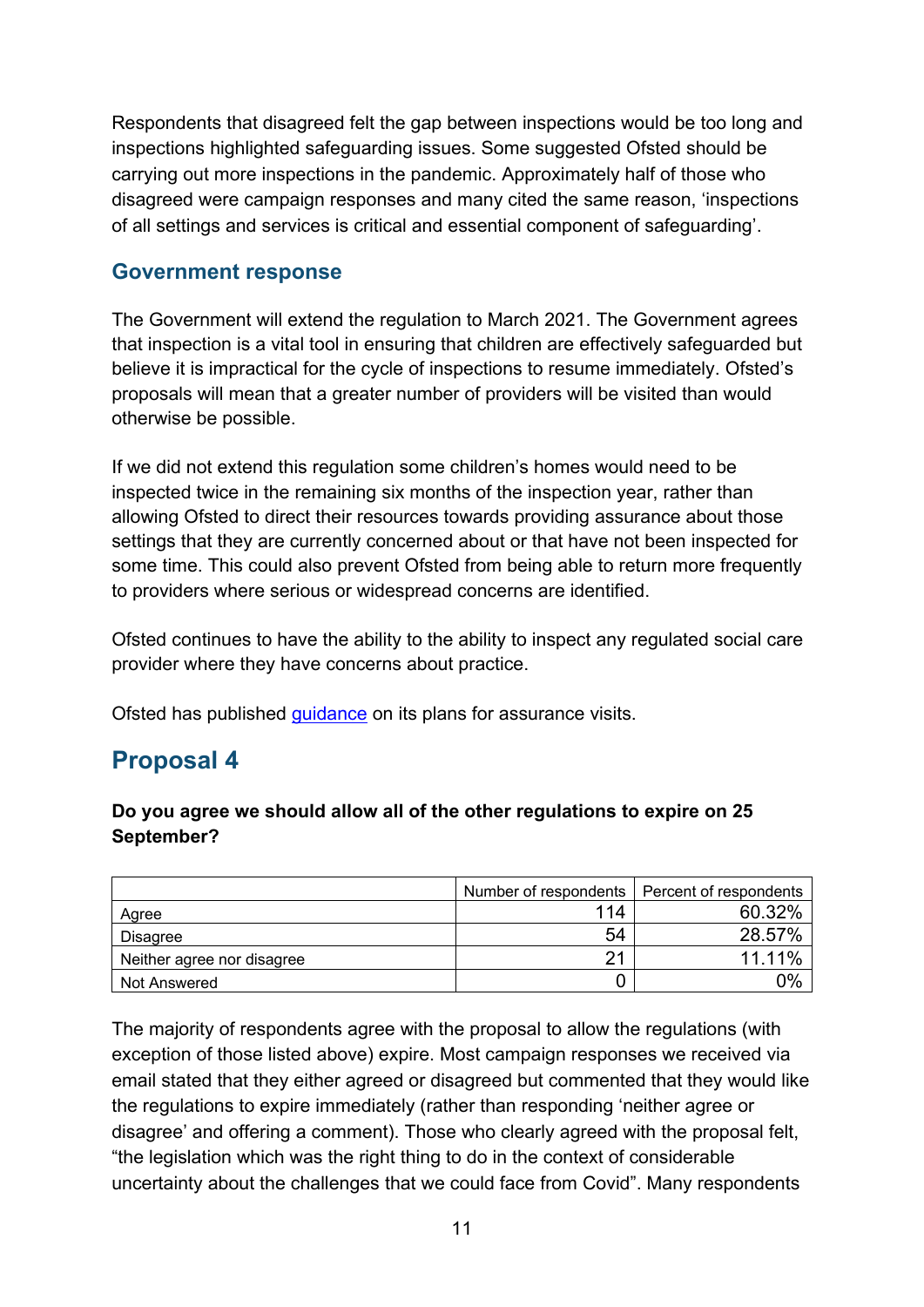suggested that while these should expire in the current circumstances there should be a mechanism to re-introduce them quickly if we experience further waves of coronavirus (COVID-19). Some local authorities commented that they had been very useful and had been used sparingly with managerial oversight but as the initial crisis had been managed, they should revert to the original regulations.

Some respondents that disagreed commented that they, "anticipate an increase in Covid cases in the Autumn. It has been proven the sector used the flexibilities wisely so I think you should trust the sector to do the right thing again". Some suggested additional regulations should be extended, in particular those relaxing the number of people required to attend fostering and adoption panels. Another suggested, "given there is still a high level of uncertainty about further outbreaks and spread I believe it's sensible to keep all current regulations in place until March 2021".

Approximately 15% of the total respondents commented all regulations should expire immediately - these were almost all campaign responses.

## <span id="page-11-0"></span>**Government response**

The Government will allow all regulations (except those listed above) to lapse on the 25 September 2020. The Government is clear that in establishing the regulatory flexibilities put in place in April 2020 it needed to plan for the possible worst-case scenario, including for significant staff absence. Thankfully, the effect of coronavirus (COVID-19) on the children's social care sector has not been as severe as initially feared and local authorities and providers have had to use the flexibilities rarely. Updated monitoring information on their use can be found at Annex B. The Government is therefore clear that the majority of those flexibilities can now lapse.

## <span id="page-11-1"></span>**Proposal 5**

**Do you agree that additional safeguards should be introduced on the use of any flexibilities that remain in place after 25 September? If you answered yes, please provide details on what safeguards you consider may be appropriate and how they could be employed.** 

|                            | Number of respondents | Percent of respondents |
|----------------------------|-----------------------|------------------------|
| Agree                      | 115                   | 60.85%                 |
| Disagree                   | 40                    | 21.16%                 |
| Neither agree nor disagree | 34                    | 17.99%                 |
| Not Answered               |                       | 0%                     |

The majority of respondents agree additional safeguards should be introduced on the use of any flexibilities that remain in place after 25 September. However, only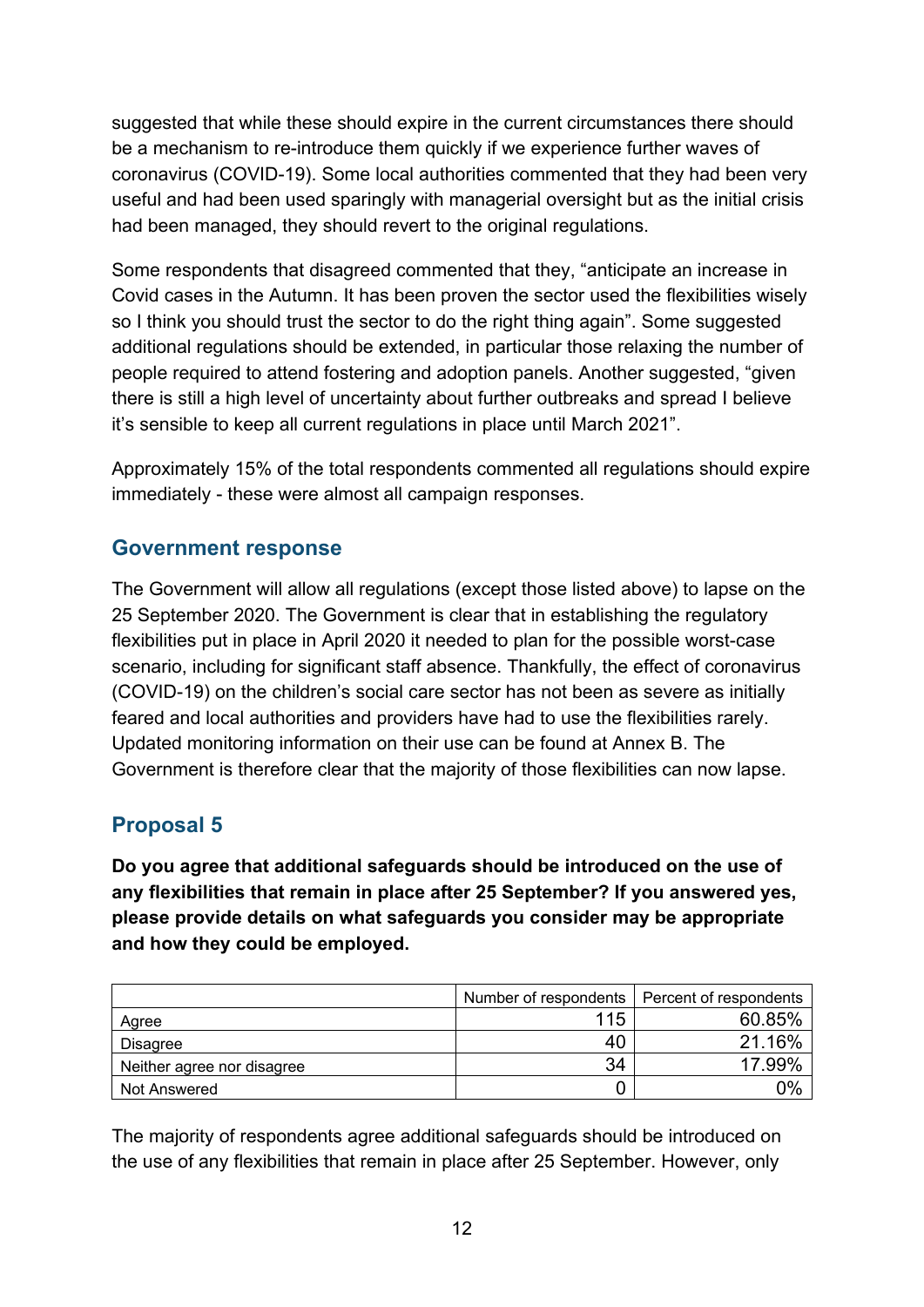some of the respondents that agreed with the proposal suggested additional safeguards. These included improving monitoring and a limit on the number of times a flexibility is used with a family. One local authority suggested, "a minimum level of visiting during the response to Coronavirus may be useful, e.g. children and young people being seen face to face a minimum of three monthly or two monthly with virtual visits in the other months". Many suggested regulations and/or statutory guidance should state for covid purposes only.

Respondents that disagreed that any additional safeguards were needed felt the current safeguards were appropriate. The Local Government Association commented, "Existing safeguards are clear, requiring management approval and proper recording of rationale for use of any flexibilities. We believe that these are appropriate. Children's social care professionals at all levels work hard to keep children safe and well, and outside of a pandemic are expected to take appropriate action at all times within the parameters of legislation, guidance and local management and oversight structures. We expect professionals to continue to act in this manner even with the additional pressures imposed by the pandemic, putting children at the centre of decision-making and using these flexibilities only when absolutely necessary to ensure positive outcomes for children". This view was shared by many. Some respondents disagreed, as they felt no flexibilities should remain beyond 25 September.

#### <span id="page-12-0"></span>**Government Response**

The Government has always been clear in guidance that the flexibilities provided during the pandemic should only be used where necessary and this remains its position. The Government has considered the views expressed carefully and as a result will introduce some additional safeguards in the regulations on the use of virtual visits as set out above. Guidance will continue to explain that use of the flexibilities should agreed by senior management and decisions recorded. Guidance will also be strengthened to provide additional detail on the circumstances in which Government anticipates use of the flexibilities would be appropriate and the factors that local authorities and providers should consider.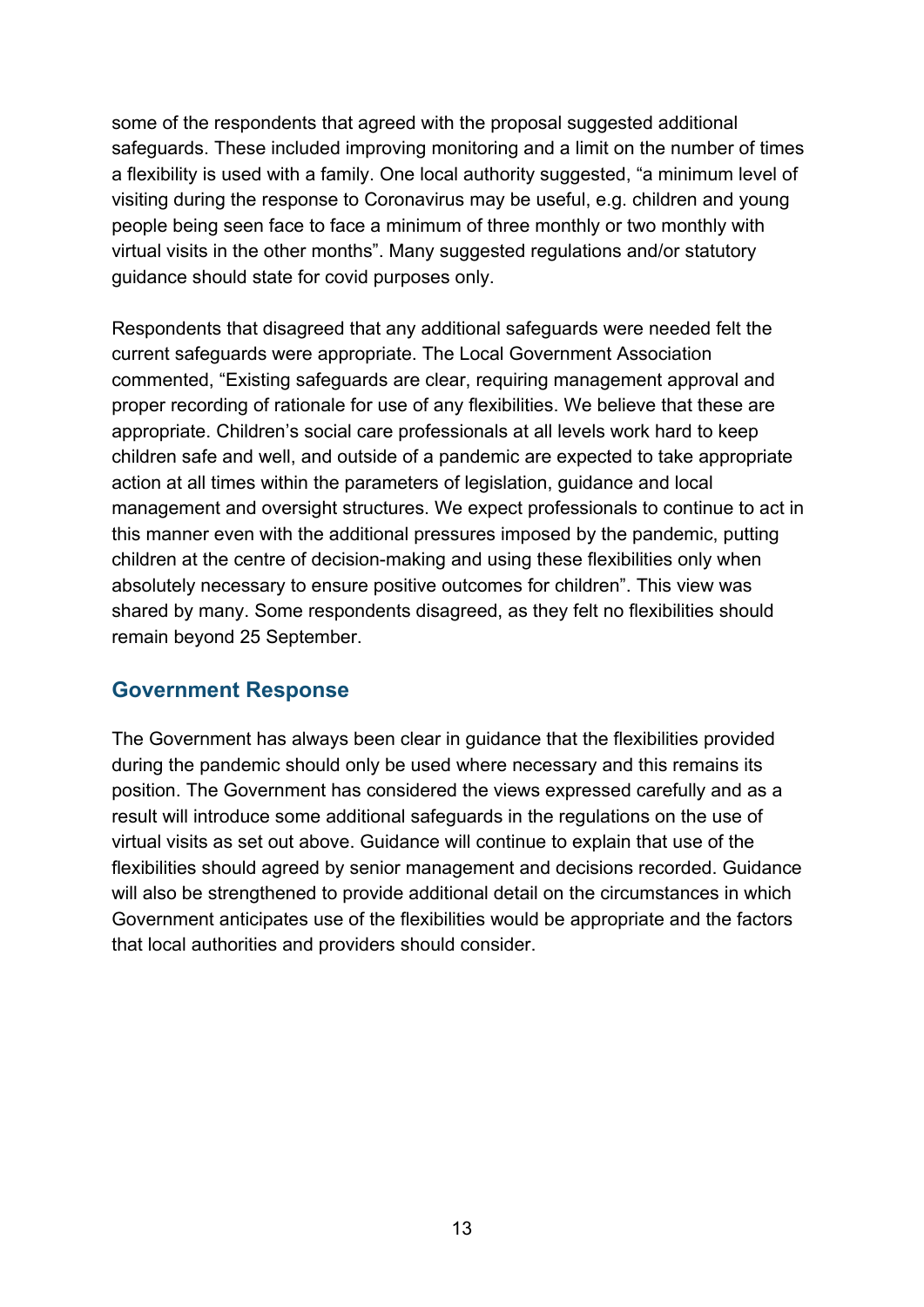# <span id="page-13-0"></span>**Annex A: List of organisations that responded to the consultation**

| <b>Action for Children</b>                               |
|----------------------------------------------------------|
| <b>Association for Directors of Children's Services</b>  |
| Adopt London West - Regional Adoption Agency             |
| <b>Adoption Counts RAA</b>                               |
| <b>Adoption East Midlands</b>                            |
| Adoption in Merseyside (RAA)                             |
| <b>Adoption South East</b>                               |
| <b>APPG for Adoption and Permanence</b>                  |
| Article 39                                               |
| <b>Aspire Adoption Services</b>                          |
| Barnardo's                                               |
| Barnardo's Fostering and Adoption North East             |
| <b>BECOME</b>                                            |
| <b>Berkshire Healthcare NHS Foundation Trust</b>         |
| Bournemouth, Christchurch and Poole Council              |
| <b>Bristol City Council</b>                              |
| <b>British Association of Social Workers</b>             |
| <b>CAFCASS</b>                                           |
| <b>Caldecott Fostering Ltd</b>                           |
| Care 4 Children                                          |
| <b>Caritas Care</b>                                      |
| <b>Cheshire East Council</b>                             |
| <b>Children and Families Across Borders</b>              |
| <b>Children England</b>                                  |
| <b>Consortium of Voluntary Adoption Agencies</b>         |
| <b>CoramBAAF</b>                                         |
| <b>Cumbria County Council</b>                            |
| <b>Derby City Council</b>                                |
| <b>Derbyshire County Council</b>                         |
| <b>Every Child Protected Against Trafficking</b>         |
| FosterTalk Ltd                                           |
| IAC - The Centre for Adoption                            |
| <b>ICHA</b>                                              |
| <b>Lancashire County Council</b>                         |
| <b>Law Society</b>                                       |
| Leeds and One Adoption West Yorkshire                    |
| Leicestershire County Council                            |
| <b>Local Government Association</b>                      |
| London Borough of Croydon                                |
| London Borough of Merton                                 |
| <b>Middlesex Law Society</b>                             |
| National and Local Government Officers' Association      |
| National Centre for Excellence in Residential Child Care |
|                                                          |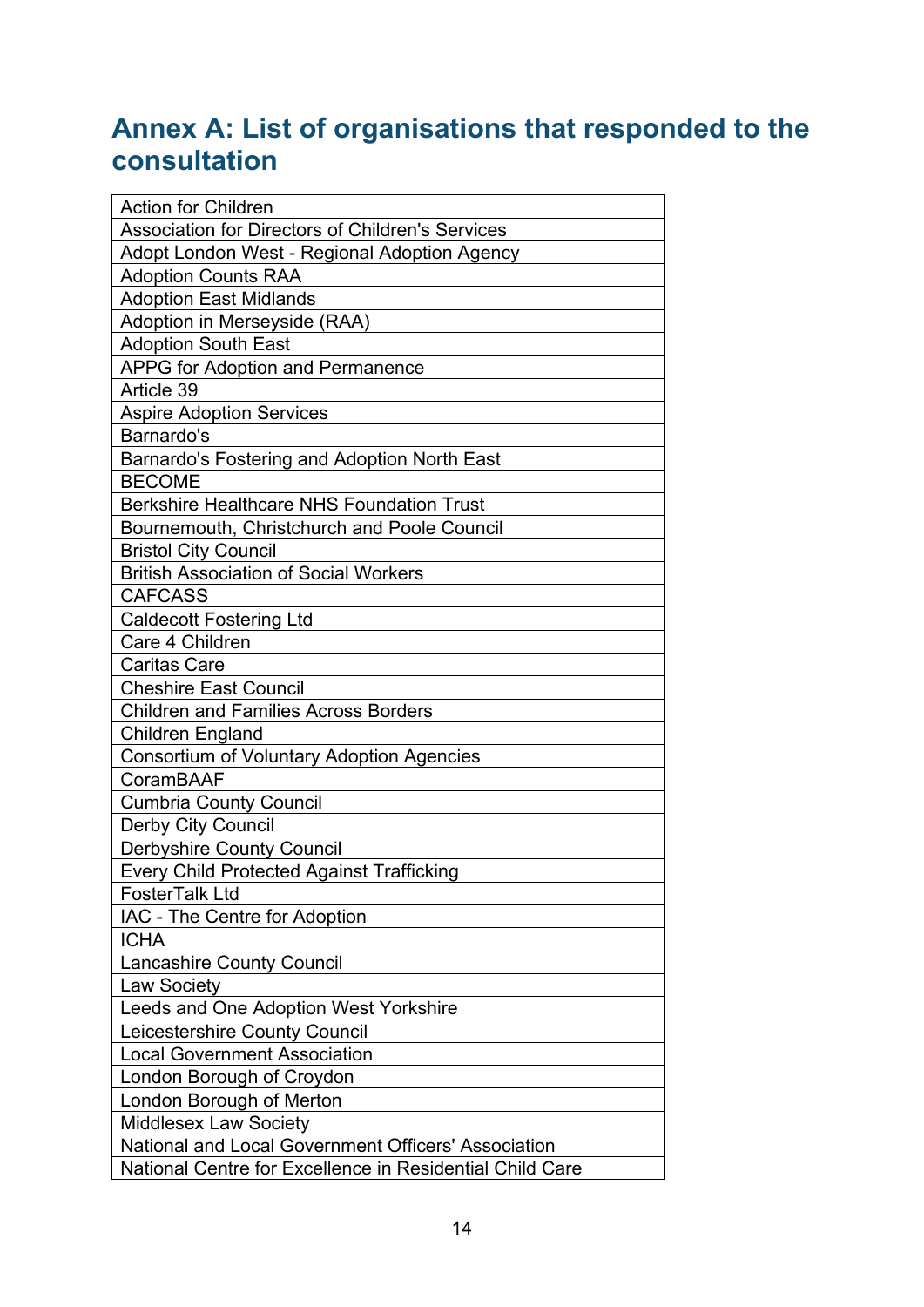| <b>National IRO Managers Partnership</b>                    |
|-------------------------------------------------------------|
| National Network of Designated Healthcare Professionals for |
| Children                                                    |
| <b>National Youth Advocacy Service</b>                      |
| Nationwide Association of Fostering Providers               |
| <b>North East ADCS</b>                                      |
| <b>North Lincolnshire Council</b>                           |
| North West Association of Directors of Children's Services  |
| <b>North Yorkshire County Council</b>                       |
| Northumberlaned CCG                                         |
| <b>Nottingham City Council</b>                              |
| <b>NSPCC</b>                                                |
| Office of the Children's Commissioner                       |
| <b>Ofsted</b>                                               |
| One Adoption West Yorkshire                                 |
| Parents and Children Together                               |
| <b>Sefton MBC</b>                                           |
| <b>Somerset County Council</b>                              |
|                                                             |
| <b>St Christopher's Fellowship</b>                          |
| <b>St Francis' Children's Society</b>                       |
| <b>Surrey County Council</b>                                |
| The Adolescent and Children's Trust                         |
| The Care Leavers Association                                |
| The Children's Services Development Group                   |
| The Children's Family Trust                                 |
| The Children's Society                                      |
| <b>The Fostering Network</b>                                |
| <b>UNISON</b>                                               |
| <b>Warrington BC</b>                                        |

Please note, other organisations responded to the consultation but have chosen to remain anonymous.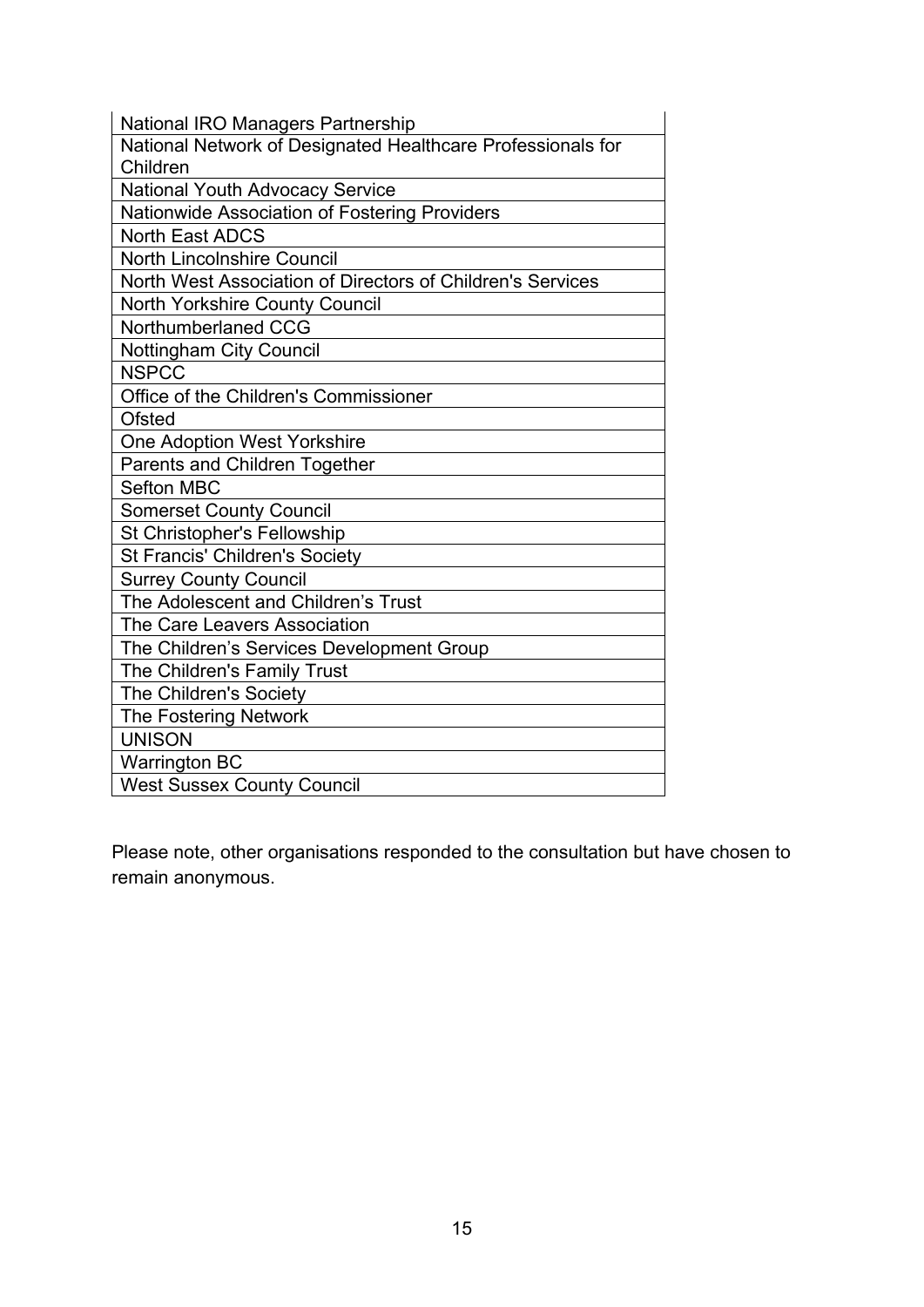# <span id="page-15-0"></span>**Annex B: Updated information on use of current flexibilities**

| <b>Regulation number</b>                                                                                                                                 | June*          | July**       | August***      |
|----------------------------------------------------------------------------------------------------------------------------------------------------------|----------------|--------------|----------------|
| <b>Adoption Agencies Regulations (England) 2005</b>                                                                                                      |                |              |                |
|                                                                                                                                                          |                |              |                |
| Regulation 4 - constituting an adoption panel                                                                                                            | 1              | 4            | 1              |
| Regulation 6 - meetings of adoption panel                                                                                                                | 6              | 12           | $\overline{7}$ |
| Regulation 17 - requirement to prepare a child's permanence report                                                                                       | $\Omega$       | $\mathbf{1}$ | 0              |
| Regulation 19 - review panel                                                                                                                             | $\overline{2}$ | $\mathbf 0$  | $\Omega$       |
| Regulation 23 - case record of adoption panel                                                                                                            | 0              | $\mathbf 0$  | 0              |
| Regulation 26 - Other pre-assessment information                                                                                                         | 4              | 7            | 12             |
| Regulation 27 - pre-assessment decision                                                                                                                  | $\overline{2}$ | 4            | $\mathbf{1}$   |
| Regulation 28 - Stage 2 assessment                                                                                                                       | $\Omega$       | 3            | 2              |
| Regulation 30 - adoption agency notifying prospective adopter                                                                                            | $\Omega$       | $\Omega$     | 0              |
| Regulation 30B - Adoption agency decision and notification                                                                                               | $\mathbf{1}$   | 5            | 0              |
| Regulation 30D - review and termination of approval                                                                                                      | $\mathbf{1}$   | $\Omega$     | 2              |
| Regulation 31- proposed placements                                                                                                                       | 0              | $\Omega$     | $\Omega$       |
| Regulation 33- adoption agency decision in relation to proposed<br>placement                                                                             | $\mathbf 0$    | $\Omega$     | $\Omega$       |
| Regulation 36- adoption agency reviews                                                                                                                   | $\mathbf 0$    | $\mathbf 0$  | 0              |
| Care Planning, Placement and Case Review (England) Regulations 2010                                                                                      |                |              |                |
| Regulation 2 - connected person                                                                                                                          | 0              | 0            | 0              |
| Regulation 5 -information care plan must include                                                                                                         | $\mathbf 0$    | $\Omega$     | 0              |
| Regulation 9 - Placement plan                                                                                                                            | $\overline{2}$ | $\mathbf{1}$ | 3              |
| Regulation 11 - Placement decision                                                                                                                       | 0              | $\mathbf 0$  | $\mathbf{1}$   |
| Regulation 18 - approval by nominated officer                                                                                                            | 0              | $\mathbf 0$  | 0              |
| Regulation 19 - assessment and review of placement with P                                                                                                | $\mathbf{1}$   | $\mathbf{1}$ | $\mathbf{1}$   |
| Regulation 22 (A) - conditions to be complied with before placing a<br>child with a local authority foster parent                                        | $\Omega$       | $\mathbf 0$  | $\Omega$       |
| Regulation $22(B)$ – conditions to be complied with before placing a<br>child with a local authority foster parent (long term foster carer<br>placement) | $\mathbf 0$    | $\mathbf 0$  | 0              |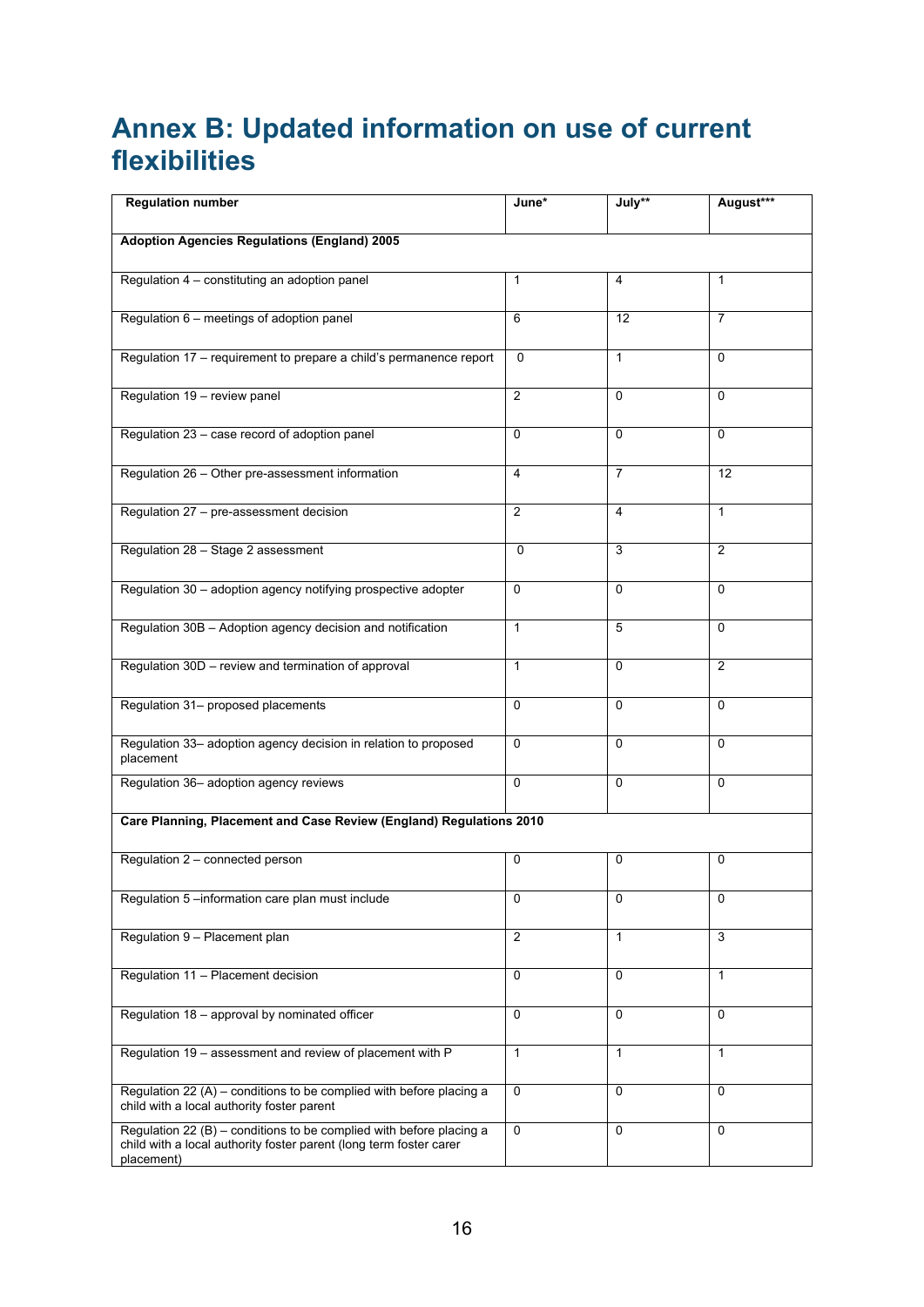| Regulation 23 - emergency placement with a local authority foster<br>parent                                                             | $\mathbf{1}$   | 5              | 6              |  |
|-----------------------------------------------------------------------------------------------------------------------------------------|----------------|----------------|----------------|--|
| Regulation 24 - Temporary approval of relative, friend<br>or other person connected with the child.                                     | 19             | 13             | 13             |  |
| Regulation 25 - Temporary approval extension                                                                                            | 0              | $\Omega$       | $\Omega$       |  |
| Regulation 28 - Frequency of visits                                                                                                     | $\overline{7}$ | $\overline{7}$ | $\overline{7}$ |  |
| Regulation 33 - timing of reviews                                                                                                       | $\mathbf{1}$   | $\Omega$       | $\Omega$       |  |
| Regulation 36 - role of Independent Reviewing Officer                                                                                   | $\Omega$       | $\Omega$       | $\Omega$       |  |
| Regulation 42- Assessment of child's needs and consideration of<br>support from C's parents and other connected persons                 | 0              | $\Omega$       | $\Omega$       |  |
| Regulation 47C - Application of these Regulations with modifications<br>to children on remand                                           | $\mathbf{1}$   | $\mathbf{1}$   | $\mathbf{1}$   |  |
| Regulation 48 - Application of these Regulations with modifications<br>to short breaks                                                  | 4              | 3              | 2              |  |
| Schedule 4 - Matters considered when assessing the suitability                                                                          | 0              | $\mathbf 0$    | 0              |  |
| Children Act 2004 (Joint Area Reviews) Regulations 2015                                                                                 |                |                |                |  |
| Regulation 4 - requirement for written statement of proposed action<br>following a written report                                       | $\Omega$       | 0              | $\Omega$       |  |
| <b>Children Private Arrangements for Fostering Regulations 2005</b>                                                                     |                |                |                |  |
| Regulation $\overline{4}$ - Action to be taken by local authority on receipt of<br>notification of proposal to foster a child privately | $\mathbf{1}$   | $\mathbf{1}$   | $\Omega$       |  |
| Regulation 7 - Action to be taken by local authority on receipt of<br>notification about a child being fostered privately               | 0              | 1              | $\Omega$       |  |
| Regulation 8 - Subsequent visits to children who are being fostered<br>privately                                                        | $\mathbf{1}$   | 2              | $\Omega$       |  |
| Children's Homes (England) Regulations 2015                                                                                             |                |                |                |  |
| Regulation 6 - The quality and purpose of care standard                                                                                 | 0              | 3              | 1              |  |
| Regulation 8 - The education standard                                                                                                   | 1              | 5              | 0              |  |
| Regulation 22 - Contact and access to communications                                                                                    | 6              | 15             | 6              |  |
| Regulation 44 - Independent person: visits and reports                                                                                  | 9              | $\overline{7}$ | 3              |  |
| Education and Inspection Act 2006 (Inspection of Local Authority) Regulations 2007                                                      |                |                |                |  |
| Regulation 3 - publication of written statement of proposed action                                                                      | 0              | 0              | 0              |  |
| <b>Fostering Services (England) Regulations 2011</b>                                                                                    |                |                |                |  |
| Regulation 4 - notification of review of statement of purpose                                                                           | 0              | 0              | $\Omega$       |  |
| Regulation 6 - appointment of a manager of a fostering services<br>provider                                                             | $\Omega$       | 0              | $\Omega$       |  |
| Regulation 9 -notifying of a conviction                                                                                                 | 0              | $\Omega$       | 2              |  |
| Regulation 10 - appointment of local authority manager of fostering<br>service                                                          | 0              | $\mathbf 0$    | 0              |  |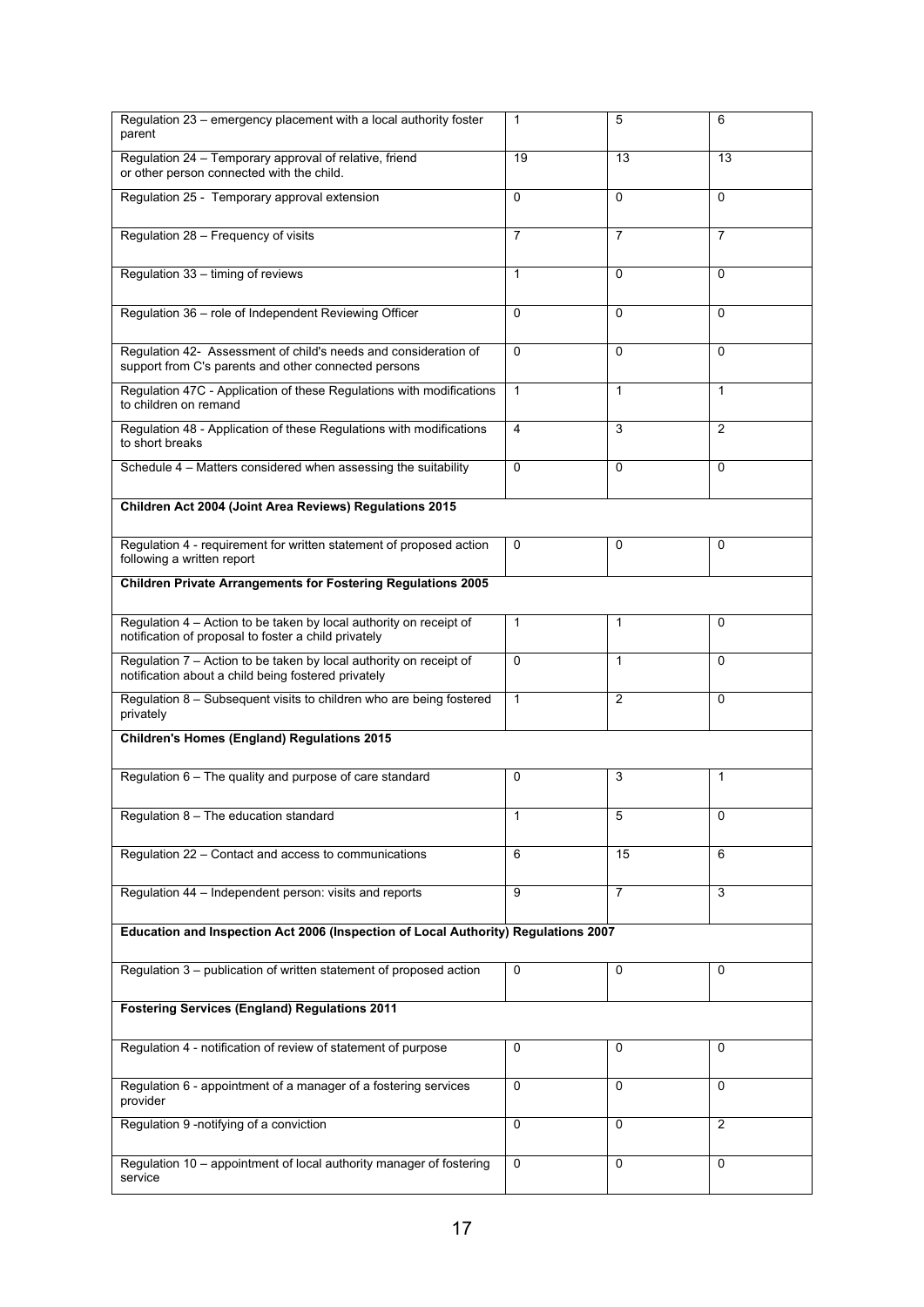| Regulation 23 - Constitution and membership of fostering panel                                                                                           | 20           | 16             | 5                       |  |  |
|----------------------------------------------------------------------------------------------------------------------------------------------------------|--------------|----------------|-------------------------|--|--|
|                                                                                                                                                          |              |                |                         |  |  |
| Regulation 24 - Fostering panel                                                                                                                          | $\Omega$     | $\Omega$       | $\mathbf{1}$            |  |  |
| Regulation 25 - Function of fostering panel                                                                                                              | $\Omega$     | $\Omega$       | $\Omega$                |  |  |
| Regulation 26 - Assessment of prospective foster parents                                                                                                 | 3            | 9              | $\Omega$                |  |  |
| Regulation 27 - Fostering panel has considered the application                                                                                           | 0            | $\Omega$       | $\Omega$                |  |  |
| Regulation 28 – Reviews and terminations of approval                                                                                                     | 3            | 5              | $\mathbf{1}$            |  |  |
| Regulation 30 - Case records                                                                                                                             | $\Omega$     | $\Omega$       | $\Omega$                |  |  |
| Regulation 42 - Related to application of Regulations with<br>modifications to short breaks                                                              | $\Omega$     | 2              | $\Omega$                |  |  |
| Schedule 3 - Information as to prospective foster parent and other<br>members of their household and family                                              | 8            | 12             | $\overline{\mathbf{4}}$ |  |  |
| Schedule 7 - Notify Chief Inspector of outbreak at the home of a<br>foster parent of an infectious disease serious                                       | $\Omega$     | $\Omega$       | 0                       |  |  |
| Her Majesty's Chief Inspector of Education, Children's Services and Skills (Fees and Frequency of Inspection)<br>(Children's Homes etc.) Regulation 2015 |              |                |                         |  |  |
| Regulation 27 - Frequency of inspections                                                                                                                 | $\Omega$     | 0              | 0                       |  |  |
| <b>Residential Family Centre Regulations 2002</b>                                                                                                        |              |                |                         |  |  |
| Regulation 10 - Health and welfare of residents                                                                                                          | $\Omega$     | $\mathbf{1}$   | 0                       |  |  |
| Regulation 20 - Dealing with complaints                                                                                                                  | $\Omega$     | $\Omega$       | $\Omega$                |  |  |
| Regulation 25 - Visits by registered provider                                                                                                            | 18           | 20             | 15                      |  |  |
| Regulation 27 - Fostering panel approval                                                                                                                 | $\Omega$     | $\mathbf 0$    | $\overline{0}$          |  |  |
| The Children Act 1989 Representations Procedure (England) Regulations 2006                                                                               |              |                |                         |  |  |
| Regulation 18 - Request for Review Panel                                                                                                                 | $\mathbf{1}$ | $\mathbf{1}$   | 0                       |  |  |
| Regulation 19 - appointment of review panel                                                                                                              | $\Omega$     | $\overline{0}$ | $\overline{0}$          |  |  |
| Regulation 20 - Recommendations                                                                                                                          | $\mathbf{1}$ | $\mathbf 0$    | 0                       |  |  |

\*Data capture covers 3 to 4 weeks. June data reflects Regulations used in May.

\*\*Data capture covers 3 to 4 weeks. July data reflects Regulations used in June. Additional information received so numbers vary to previously published data.

\*\*\*Data capture covers 6 to 7 weeks. August data reflects Regulations used in July and mid-August. Information from 80 local authorities.